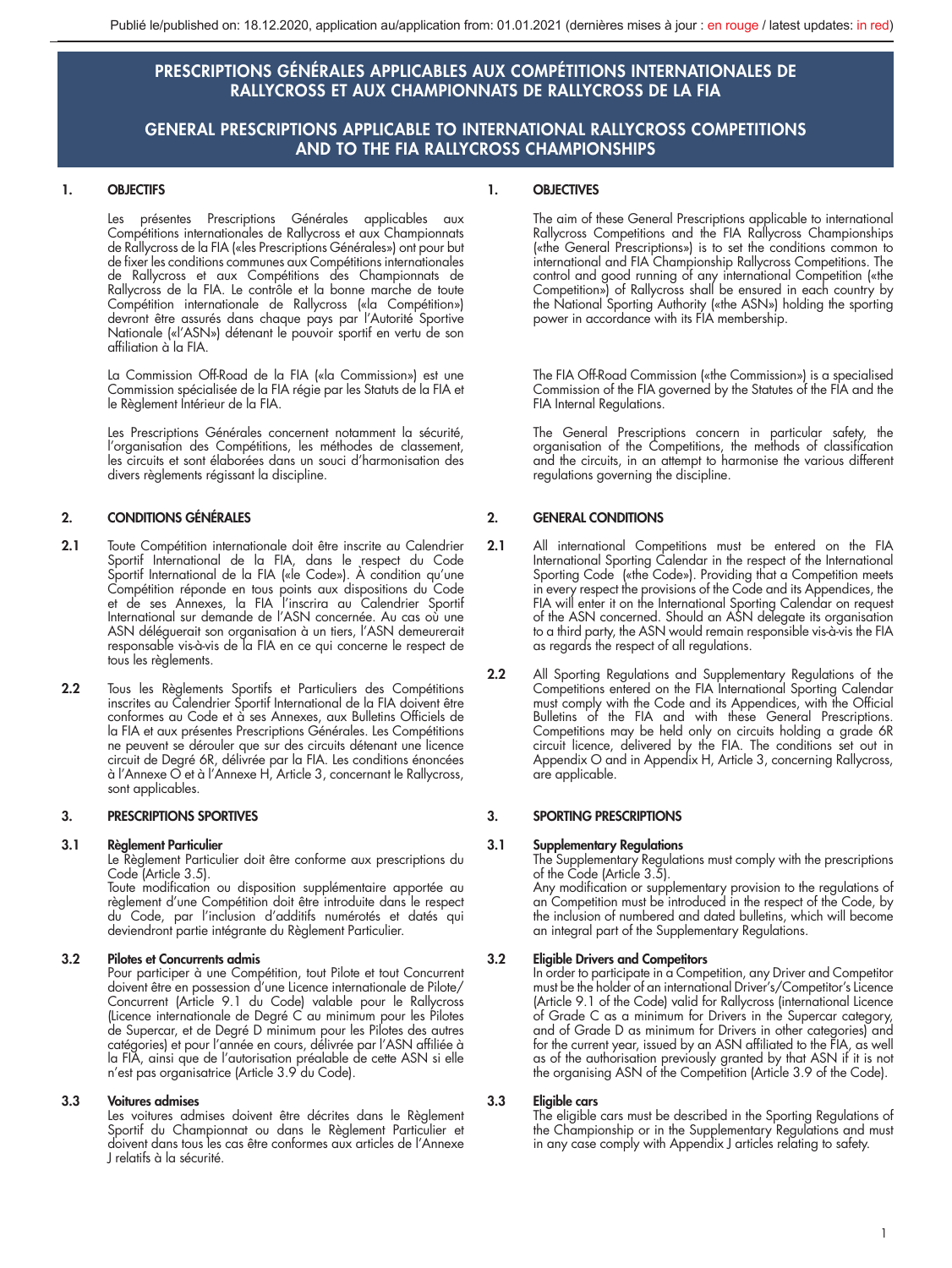#### 3.4 Acceptation des engagements

- 3.4.1 Le Règlement Sportif d'un Championnat ou le Règlement Particulier peuvent stipuler un nombre maximum d'engagements par catégorie ou un nombre total maximum d'engagements.
- 3.4.2 Le Comité d'Organisation se réserve le droit de refuser l'engagement d'un Concurrent ou d'un Pilote en motivant ce refus (Article 3.14 du Code).
- 3.4.3 Par le fait d'apposer sa signature sur le formulaire d'engagement, le Concurrent s'engage, ainsi que tous les membres de son équipe, à respecter les dispositions des présentes Prescriptions Générales, du Code, du Règlement Sportif et/ou du Règlement Particulier.

#### 3.5 Conditions sportives générales

- 3.5.1 Il incombe au Concurrent d'assurer que toutes les personnes concernées par leur engagement observent toutes les dispositions du Code et de ses Annexes, du Règlement Technique, du Règlement Sportif et du Règlement Particulier. Si un Concurrent est dans l'impossibilité d'être présent en personne à la Compétition, il doit désigner son représentant par écrit. À tout moment d'une Compétition, la personne chargée d'une voiture engagée est responsable conjointement et solidairement avec le Concurrent du respect de l'ensemble des dispositions réglementaires.
- 3.5.2 Toutes les personnes concernées de quelque façon que ce soit par une voiture engagée ou se trouvant pour toute autre raison dans la zone du paddock, sur les aires de départ ou sur la piste, doivent porter à tout moment un laissez-passer approprié.
- 3.5.3 Est considéré comme partant tout Pilote dont la voiture a satisfait aux vérifications techniques et dont la voiture a franchi la ligne de départ pendant les essais par ses propres moyens.

#### 3.6 Vérifications administratives et techniques

- 3.6.1 Pendant les vérifications administratives et techniques préliminaires, qui interviendront aux dates et lieux précisés dans le Règlement Particulier, le Pilote et le Concurrent devront tenir disponibles tous les documents et informations exigés.
- 3.6.2 Sauf si une dérogation a été accordée par le directeur de course, les Concurrents et Pilotes qui ne se présenteraient pas aux vérifications dans les délais ne seront pas autorisés à participer à la Compétition.
- 3.6.3 Chaque voiture devra être accompagnée d'un passeport technique FIA. Le Concurrent peut se procurer ce passeport auprès de son ASN, qui l'authentifiera, et il devra le présenter lors des vérifications techniques de chaque Compétition. Les documents d'homologation doivent être présentés aux commissaires techniques.
- 3.6.4 Aucune voiture ne pourra prendre part à une Compétition tant qu'elle n'aura pas été contrôlée par les commissaires techniques. Toute voiture non conforme au règlement de sécurité de la FIA en vigueur (Annexe J) ne sera pas autorisée à prendre le départ. Les vêtements des Pilotes (combinaisons, sous-vêtements, casque, gants, etc.) doivent être présentés lors des vérifications techniques en même temps que les voitures.
- 3.6.5 La présentation d'une voiture aux vérifications techniques sera considérée comme une déclaration implicite de conformité.
- 3.6.6 Les numéros de Compétition et les signes publicitaires éventuels devront être en place sur la voiture lors de sa présentation aux vérifications techniques.
- 3.6.7 Les commissaires techniques peuvent à tout moment d'une Compétition : a) vérifier la conformité de la voiture ou de l'équipement du Pilote,

b) exiger qu'une voiture soit démontée par le Concurrent pour s'assurer que les conditions d'admission ou de conformité sont

c) demander à un Concurrent de leur fournir tel échantillon ou telle

#### 3.4 Acceptance of entries

- 3.4.1 The Sporting Regulations of a Championship or the Supplementary Regulations may stipulate a maximum number of entries per category or a maximum total number of entries.
- 3.4.2 The Organising Committee reserves the right to refuse the entry of a Competitor or a Driver, giving the reason for such refusal (Article 3.14 of the Code).
- 3.4.3 By the very fact of signing the entry form, the Competitor and all his team members agree to be bound by these General Prescriptions, by the Code, by the Sporting Regulations and/or Supplementary Regulations.

#### 3.5 General sporting conditions

- 3.5.1 It is the Competitor's obligation to ensure that all persons concerned with his entry observe all the requirements of the Code and its appendices, the Technical Regulations, the Sporting Regulations and the Supplementary Regulations. If a Competitor is unable to be present in person at an Competition, he must nominate his representative in writing. Throughout the entire duration of the Competition, a person having charge of an entered car during any part of that Competition is responsible jointly and severally with the Competitor for ensuring that the requirements are observed.
- 3.5.2 All persons concerned in any way with an entered car or present in any other capacity whatsoever in the paddock, grid areas, or on the track must wear an appropriate pass at all times.
- 3.5.3 A starter is any Driver having passed scrutineering and crossed the start line in practice under the power of his car's engine.

#### 3.6 Administrative checking and scrutineering

- 3.6.1 During the initial administrative checking and scrutineering, which will take place on the dates and at the locations specified in the Supplementary Regulations, each Driver and each Competitor must have all required documents and information available.
- 3.6.2 Unless a waiver has been granted by the clerk of the course in particular circumstances, Drivers and Competitors who fail to comply with the time limits imposed will not be allowed to take part in the Competition.
- 3.6.3 Each car must be accompanied by an FIA technical passport. The passport is obtained by each Competitor from his ASN, which will authenticate it, and it must be presented at scrutineering for each Competition. Homologation papers must be shown to the scrutineers.
- 3.6.4 No car may participate in a Competition unless it has been checked by the scrutineers. No car will be allowed to start unless it complies with the current FIA safety regulations (Appendix J). Drivers' clothing (overalls, underwear, helmet, gloves etc.) must be presented together with the car at scrutineering.
- 3.6.5 Submitting a car to scrutineering shall be considered as an implicit statement of conformity.
- 3.6.6 Competition numbers and possible advertising signs shall be on the car when it is submitted to scrutineering.
- 3.6.7 At any time during a Competition, the scrutineers may:

a) check the eligibility of the car or of the Driver's equipment,

b) require a car to be dismantled by the Competitor to make sure that the conditions of eligibility and conformity are fully satisfied,

c) require a Competitor to supply them with such parts or samples

pleinement respectées,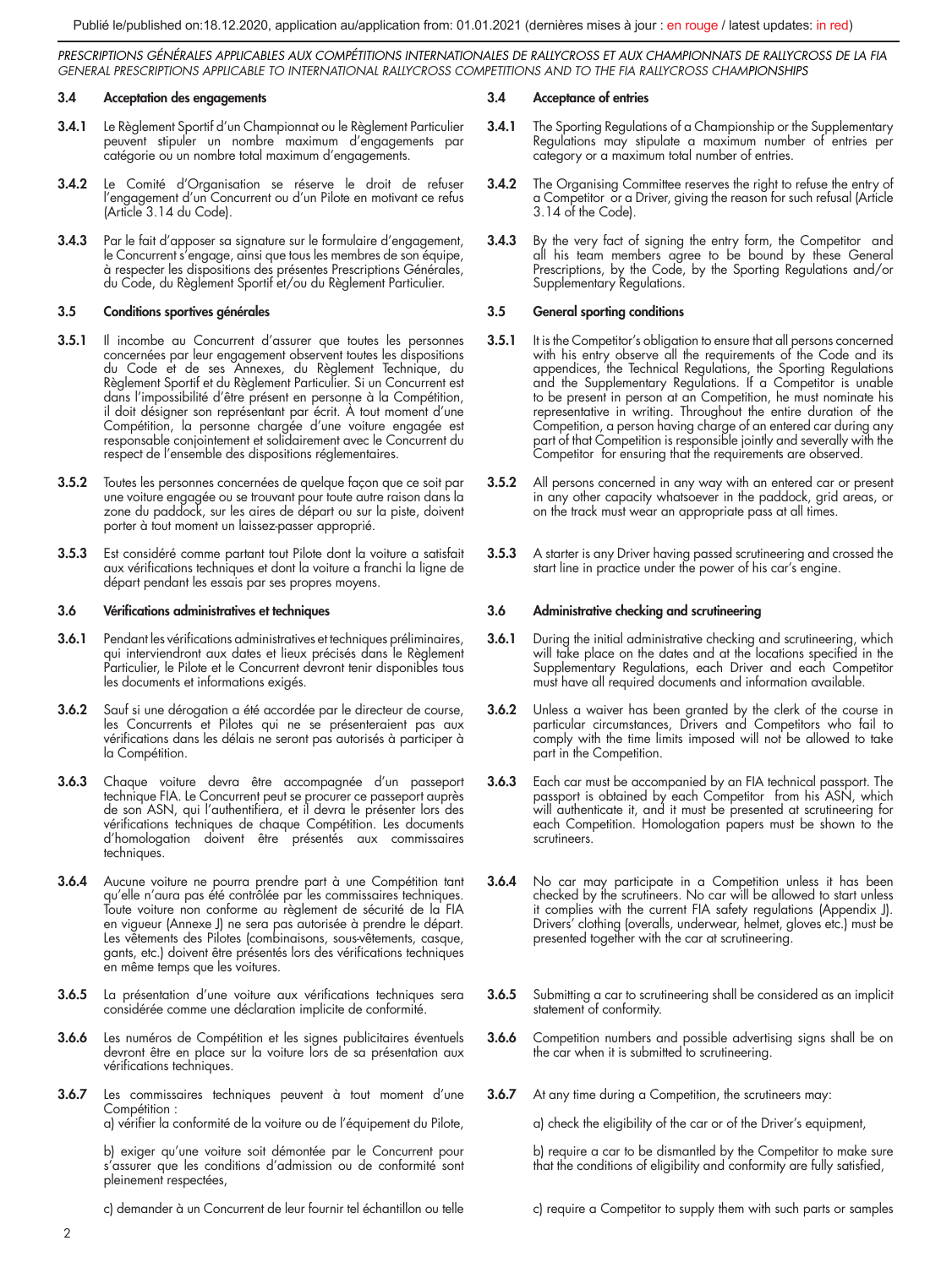pièce qu'ils pourraient juger nécessaires,

d) procéder à des contrôles de carburant ; pour ce faire, il doit être possible pour les commissaires techniques de pouvoir prélever 3 échantillons de 1 litre chacun.

- 3.6.8 Toute voiture qui, après avoir été approuvée par les commissaires techniques, est démontée, modifiée ou réparée de telle manière que cela puisse affecter sa sécurité ou mettre en question sa conformité, ou qui est impliquée dans un accident avec des conséquences similaires, doit être présentée de nouveau aux commissaires techniques pour approbation.
- 3.6.9 Le directeur de course peut demander que toute voiture impliquée dans un accident soit arrêtée et contrôlée.
- 3.6.10 Le directeur de course ou le médecin-chef peut demander à un Pilote de se soumettre à un examen médical à tout moment d'une Compétition.

# 3.7 Briefing

- 3.7.1 Définition : Le briefing des Concurrents et Pilotes est une réunion organisée par le directeur de course ou, le cas échéant, le directeur d'épreuve pour tous les Concurrents et Pilotes engagés à la Compétition.
- 3.7.2 Objet du briefing : rappeler aux Concurrents et Pilotes les points spécifiques du Règlement Particulier concernant l'organisation de la Compétition; leur rappeler les notions de sécurité, soit générales, soit spécifiques au circuit utilisé; apporter toute précision concernant l'interprétation des règlements.
- 3.7.3 L'heure et le lieu du briefing doivent être mentionnés dans le Règlement Particulier.
- 3.7.4 Les notes du briefing, rédigées en anglais et optionnellement dans la langue du pays de la Compétition, seront distribuées à tous les Pilotes et Concurrents lors des vérifications administratives.
- 3.7.5 La présence au briefing est obligatoire. Avant de pouvoir être autorisés à poursuivre la Compétition, les Concurrents et Pilotes ne participant pas au briefing peuvent se voir infliger une amende par les commissaires sportifs.
- 3.7.6 Des réunions supplémentaires peuvent être organisées si cela est jugé nécessaire.

## 3.8 Sécurité générale

- 3.8.1 Durant toutes les séances d'essais et toutes les courses, tous les Pilotes doivent porter un casque et des vêtements résistant au feu tels que prévus au Chapitre III de l'Annexe L et être correctement attachés à leur siège à l'aide du harnais de sécurité.
- 3.8.2 Chaque Pilote devra garder fermée sa vitre latérale.
- 3.8.3 La signalisation par drapeaux doit être conforme à l'Annexe H, avec les exceptions suivantes : le drapeau jaune sera présenté à un poste seulement, immédiatement avant l'accident ou l'obstacle. Un drapeau jaune sera agité pendant 2 tours pour le même incident. Deux drapeaux jaunes seront agités si l'incident s'est produit sur la trajectoire de course. Après la présentation du drapeau, les Pilotes ne pourront pas dépasser avant qu'ils n'aient complètement passé le lieu de l'incident pour lequel le drapeau est présenté, et il n'y aura pas de présentation du drapeau vert dans cette situation. Drapeaux rouge, noir et blanc et noir : la décision de les présenter est normalement à la discrétion du directeur de course ou, le cas échéant, du directeur d'épreuve.

Le drapeau noir et blanc sera présenté avec le numéro de Compétition. La présentation du drapeau noir et blanc signifie que le Pilote dont le numéro de Compétition est montré devra se soumettre à une enquête.

Le drapeau noir sera présenté accompagné d'un panneau de 80 x 60 cm portant le numéro de Compétition du Pilote concerné. Si deux tours ou plus restent à effectuer lors d'une course au moment où le drapeau noir est présenté, ce dernier doit être présenté au

as they may deem necessary,

d) proceed to fuel controls; in order to do so, it must be possible for the scrutineers to collect 3 times 1 litre of fuel for sampling purposes.

- 3.6.8 Any car which, after being passed by the scrutineers, is dismantled, modified or mended in a way that might affect its safety or call into question its eligibility, or which is involved in an accident with similar consequences, must be re-presented for scrutineering approval.
- 3.6.9 The clerk of the course may require that any car involved in an accident be stopped and checked.
- 3.6.10 The clerk of the course or the chief medical officer may ask a Driver to undergo a medical examination at any time during an Competition.

### 3.7 Briefing

- 3.7.1 Definition: The Competitors' and Drivers' briefing is a meeting organised by the clerk of the course or, if any, the race director for all Competitors and Drivers entered in the Competition.
- 3.7.2 Aim of the briefing: to remind Competitors and Drivers of the specific points of the Supplementary Regulations concerning the organisation of the Competition; to remind them of the safety provisions, either general, or specific to the circuit used; to give any clarification concerning the interpretation of the regulations.
- 3.7.3 The time and location at which the briefing will take place must be detailed in the Supplementary Regulations.
- 3.7.4 Briefing notes in English, and optionally in the host language of the Competition, will be given in writing to all Drivers and Competitors at the administrative checking.
- 3.7.5 Attending the briefing is mandatory. Before they can be allowed to continue the Competition, a fine can be inflicted by the stewards on any Competitor or Driver who does not attend the briefing.
- 3.7.6 Extra meetings may be organised if this is deemed necessary.

#### 3.8 General safety

- 3.8.1 During all practice sessions and races, each Driver must wear a helmet and fire-resistant clothing as required by Chapter III of Appendix L and be properly restrained in his seat by the safety harness.
- 3.8.2 Each Driver must keep the side window on his side closed.
- 3.8.3 Flag signals must be in conformity with Appendix H, with the following exceptions: the yellow flag shall be shown at one post only, immediately before the accident or obstacle. One yellow flag shall be waved during 2 laps for the same incident. Two yellow flags shall be waived if the incident is on the racing line. Once the flag has been shown, Drivers may not overtake until they have completely passed the incident for which it is shown, there being no green flag in this situation. Red flag, black and white flag, black flag: the decision to show these three flags is normally at the discretion of the clerk of the course or, if any, of the race director.

The black and white flag will be shown together with the Competition number. Showing of the black and white flag means that the Driver whose Competition number is shown will be under investigation.

The black flag will be shown with a panel  $(80 \times 60 \text{cm})$  showing the Competition number. Where there are two or more laps left in a race that the black flag is shown, it must be displayed to the Driver concerned for two laps. If a black flag is shown in a heat,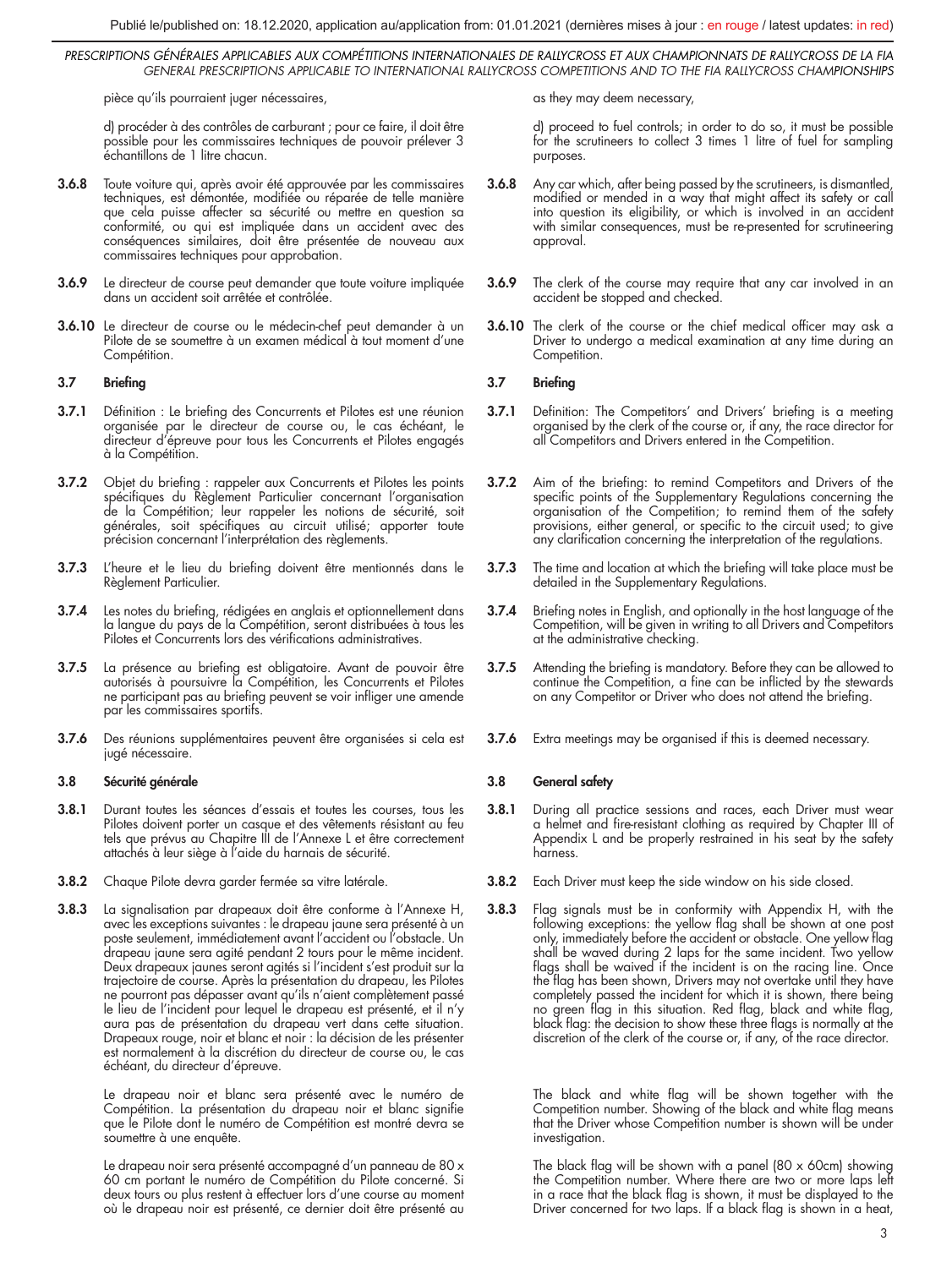Pilote concerné pendant deux tours. Si un Pilote se voit présenter le drapeau noir au cours d'une manche, il devra regagner le paddock sur-le-champ ; lors d'une Finale, il devra regagner le Parc Fermé ou un autre endroit tel que spécifié dans le Règlement Particulier. Le motif du recours au drapeau noir et blanc et/ou au drapeau noir devra être confirmé par écrit au Concurrent par les commissaires sportifs.

- 3.8.4 Il est strictement interdit aux Pilotes de conduire leur voiture dans la direction opposée à celle de la course.
- 3.8.5 L'organisateur s'engage à avoir sur la piste, depuis le début des essais jusqu'au terme de la Compétition, tout le dispositif de sécurité prévu par l'Article 3 de l'Annexe H.
- 3.8.6 La vitesse des voitures dans le paddock ne peut dépasser 20 km/h, sous peine d'une pénalité appliquée par les commissaires sportifs.

## 3.9 Instructions et communications aux Concurrents

Tous les classements et résultats publiés en cours de Compétition, ainsi que toutes les décisions des officiels, devront être affichés sur le tableau d'affichage officiel, dont l'emplacement doit être précisé dans le Règlement Particulier.

## 3.10 Type de Compétitions

Les Compétitions auront lieu sur des circuits conformes aux spécifications de l'Article 3 des présentes Prescriptions Générales et des Annexes H et O. Il y aura au moins 4 tours lors de chaque manche qualificative et la distance totale ne doit pas dépasser 6'000 m. Il y aura au moins 5 tours et maximum 6 tours lors de chaque Finale. Sur les circuits comprenant un Tour Joker (voir Article 1.6 de l'Annexe O), un passage par le Tour Joker est obligatoire pour chaque manche et (Demi-)Finale. A la sortie du Tour Joker, les voitures sur la piste principale ont la priorité.

#### 3.11 Organisation des Compétitions

Le système des manches qualificatives et des Finales doit être décrit dans le Règlement Sportif du Championnat ou dans le Règlement Particulier. Les manches qualificatives doivent être précédées d'au moins une séance d'essais.

## 3.12 Départs

Les officiels s'assureront que les voitures sont placées sur la grille aux bons emplacements. Le starter désigné montrera le panneau «*ready to race*». Ensuite, le départ sera donné quand le feu vert s'allume. Le départ sera donné uniquement après l'enclenchement du système de détection des faux départs.

Le chronométrage s'effectuera à l'aide de faisceaux électroniques, minimum au centième de seconde. Un système de transpondeur devra être utilisé et installé sur la partie avant droite de la voiture. Le Pilote doit se procurer le transpondeur.

Une voiture ne sera considérée comme partante que si elle franchit sa ligne de départ, à la suite d'un départ valide et par la force de son moteur.

## 3.13 Faux départs

- 3.13.1 Un système automatisé de détection des faux départs est obligatoire et doit être enclenché avant le lancement de la procédure de départ. Ce système doit être doublé d'un contrôle vidéo. Chaque ligne de départ sera sous le contrôle d'une caméra placée en hauteur à la perpendiculaire de façon à filmer l'avant des voitures occupant une même ligne. Un feu vert de rappel sera disposé en face de chaque caméra. Les images seront enregistrées, avec l'indication de l'heure, et elles pourront être visionnées au ralenti. Pour chaque ligne de la grille, des juges seront nommés pour déterminer les faux départs en cas de défaillance technique du système.
- 3.13.2 Il devra y avoir une marge de 12 cm +/- 2 cm entre le système électronique de détection des faux départs et la voiture.
- 3.13.3 Il y aura faux départ si une voiture franchit sa ligne de départ avant que le feu vert ne s'allume. Tout mouvement de la voiture dans sa zone de départ ne sera pas considéré comme faux départ, à moins que la voiture ne franchisse sa ligne de départ

the Driver has to go immediately to the paddock; in a Final, he has to go to the Parc Fermé or such other place as specified in the Supplementary Regulations. The reason for the decision to use the black and white and/or the black flag must be confirmed to the Competitor in writing by the stewards.

- 3.8.4 It is strictly forbidden for Drivers to drive their car in a direction opposite that of the race.
- 3.8.5 The organiser undertakes to have on the track all safety devices provided for in Article 3 of Appendix H, from the beginning of practice until the end of the Competition.
- **3.8.6** The speed of the cars in the paddock may not exceed 20kph. Failure to comply with this limit shall result in a penalty applied by the stewards.

3.9 Instructions and communications to Competitors All classifications and results published during the Competition, as well as any decisions of the officials will be posted on the official notice board, the place of which must be described in the Supplementary Regulations.

**3.10 Type of Competitions**<br>The Competitions will take place on circuits complying with the specifications of Article 3 of these General Prescriptions, and Appendices H and O. There will be at least 4 laps in each qualifying heat, and the total distance must not exceed 6,000m. There will be at least 5 laps and maximum 6 laps in each Final. On circuits comprising a Joker Lap (see Article 1.6 of Appendix O), a passage through the Joker Lap is mandatory in every heat and (Semi-)Final. At the exit of the Joker Lap, the cars on the main track have priority.

**3.11 Organisation of Competitions**<br>The system of qualifying and Finals must be described in the Sporting Regulations of the Championship or in the Supplementary Regulations. Qualifying must be preceded by at least one practice session.

## 3.12 Starts

Officials will ensure cars are placed on the grid in the correct positions. The designated starter will show the «*ready to race*» sign. After this, the start will be given when the green light is switched on. The start will be given only after the system for detecting false starts has been initiated.

Timing will be by electronic beams, to one hundredths of a second at least. A transponder system will be used, installed on the front right-hand side of the car. The Driver must procure his own transponder.

A car will be considered to have started the race once it has crossed its start line, following the successful start and under its own power.

## 3.13 False starts

- 3.13.1 An automated system for detecting false starts is obligatory and must be switched on before the start procedure begins. The false start system will be backed up by video cameras positioned to film the front of the cars situated on the same line. A repeat of the green light will be placed opposite the camera. The video will be recorded with the time overlaid and must be capable of being be viewed in slow motion. Judges for each row of the grid will be appointed to determine false starts in case of a technical breakdown of the system.
- 3.13.2 There must be a margin of 12cm +/- 2cm between the false start system and the car.
- 3.13.3 A false start will be declared if a car crosses its starting line before the green light is switched on. Any movement of the car inside its starting zone is not considered as a false start unless the car crosses its starting line before the green light is switched on.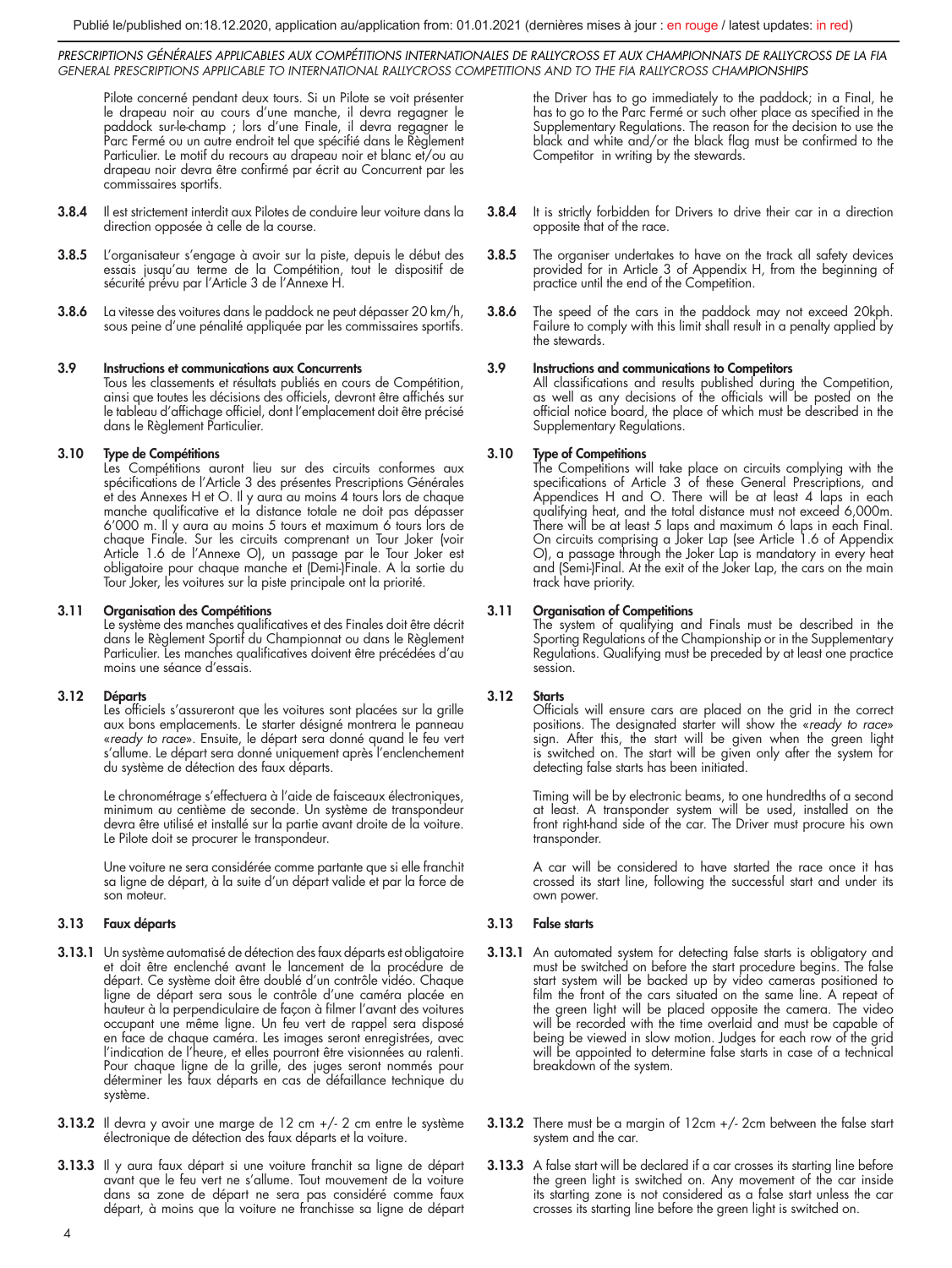avant le passage du feu au vert.

- 3.13.4 En cas de faux départ, le feu de départ sera bloqué automatiquement et un feu jaune clignotant accompagné d'un signal d'avertissement sonore sera mis en marche et la place du Pilote qui a causé le faux départ devra être clairement indiquée sur un panneau visible de tous les autres Pilotes en place sur la grille de départ.
- 3.13.5 En cas de faux départ, tous les Pilotes retourneront à leur place initiale de départ et la procédure de départ sera relancée. Le(s) Pilote(s) ayant causé le faux départ se verra (verront) infliger la pénalité prévue à cet effet dans le Règlement Sportif du Championnat ou dans le Règlement Particulier. Un Pilote qui causera deux faux départs lors d'une même course en sera disqualifié et sera classé dernier, derrière les non-partants.

## 3.14 Arrêt de la course

3.14.1 S'il s'avère nécessaire d'interrompre la course d'urgence, pour des raisons de sécurité ou à cause d'un faux départ, ceci devrait être fait par le déploiement du drapeau rouge sur la ligne de départ/arrivée et à tous les postes de commissaires de piste. Cela indiquera que les Pilotes doivent immédiatement arrêter de courir et se diriger lentement au lieu indiqué par les commissaires de piste. Le directeur de course ou, le cas échéant, le directeur d'épreuve décidera quelles voitures sont autorisées à prendre le nouveau départ, le cas échéant, excepté comme décrit ci dessous. La décision du directeur de course ou du directeur d'épreuve quant aux voitures qui seront autorisées à prendre le nouveau départ ne peut être sujette ni à réclamation ni à appel.

> Si un Pilote provoque un drapeau rouge en gênant ou en faisant obstruction, le Pilote concerné peut être disqualifié à l'appréciation des commissaires sportifs. Les décisions des commissaires sportifs à l'égard d'une telle disqualification ou des voitures autorisées ou non à prendre le nouveau départ ne sont pas sujettes à appel.

3.14.2 a) Lors d'une course où le temps pris pour la distance complète fait partie intégrante de la méthode de calcul de ses résultats, un nouveau départ de la course sera donné sur la distance complète. b) Quand les positions d'arrivée sont utilisées pour calculer les résultats d'une course : lorsqu'au moins quatre des six tours (ou cinq des sept tours, six des huit tours, etc.) de la course ont été effectués, le résultat peut être déclaré sur la base des positions enregistrées à la fin du dernier tour complet avant que le drapeau rouge ne soit présenté.

Les Pilotes qui n'ont pas terminé le Tour Joker se verront appliquer un temps théorique ajouté au temps enregistré pour les tours effectués avant que l'ordre final ne soit calculé. Ce temps théorique sera calculé séparément pour chaque catégorie. Le temps théorique forfaitaire équivaudra à la différence moyenne entre le temps au tour le plus rapide et le temps du Tour Joker des 5 Pilotes les plus rapides lors de la dernière manche qualificative. Lorsque l'un ou plusieurs de ces 5 Pilotes effectuent le Tour Joker lors du premier tour de la course, son temps ne sera pas pris en considération dans le calcul du temps théorique, et le temps du Pilote suivant le plus rapide (qui n'a pas effectué le Tour Joker lors du premier tour de sa course) sera pris en compte. Le temps théorique en résultant sera arrondi au dixième de seconde le plus proche. Ce temps théorique forfaitaire sera publié en même temps que les résultats de la dernière manche qualificative.

### 3.15 Arrivée

- 3.15.1 Le signal de fin de course sera donné sur la ligne d'arrivée dès que la voiture de tête aura parcouru la distance intégrale prévue pour la course.
- 3.15.2 Si le signal de fin de course est donné par inadvertance ou pour toute autre raison avant que la voiture de tête n'ait accompli le nombre de tours prévu pour cette course, les commissaires sportifs pourront ordonner un nouveau départ.
- 3.15.3 Si le signal de fin de course est retardé par inadvertance, le classement final sera établi suivant les positions considérées au moment prévu par le Règlement Particulier.
- 3.13.4 When a false start occurs, the system will prevent the green light from coming on. A yellow light will flash and will be accompanied by an audible warning. The system will also include a board visible to all Drivers on the starting grid that will show a light indicating which Driver caused the false start.
- 3.13.5 When a false start occurs, all Drivers will return to their original starting position and the starting procedure will begin again. The Driver or Drivers who caused the false start will be given the applicable penalty provided for in the Sporting Regulations of the Championship or in the Supplementary Regulations. A Driver who makes two false starts in the same race will be disqualified from that race, classified in last place behind any non-starters.

#### 3.14 Stopping a race

3.14.1 Should it be necessary to stop the race in an emergency for safety reasons or because of a false start, this should be done by displaying the red flag at the finish line and at all marshals' posts. This indicates that Drivers must immediately cease racing and proceed slowly as directed by the marshals. The clerk of the course or, if any, the race director, will decide which cars are allowed to take the restart, if any, except as stated below. The decision of the clerk of the course or race director regarding which cars will be permitted to restart is not subject to protest or appeal.

> If a Driver causes a red flag by crowding or obstruction, the Driver concerned may be disqualified, at the discretion of the stewards. Decisions of the stewards regarding such disqualifications and regarding which cars will be permitted to restart are not subject to appeal.

3.14.2 a) In a race where the time taken for the full distance is integral to calculating its results, the race will be restarted over the full distance.

b) Where finishing position is used in calculating the result of the race: where the race has completed at least four of six laps (or five of seven laps, six of eight laps, etc.), the result may be declared on positions recorded at the end of the last full lap before the red flag is shown.

Drivers who have not completed the Joker Lap will have a notional time added to their recorded time for the laps completed before the final order is calculated. This notional time will be calculated separately for each category. The fixed notional time will be the averaged difference of the fastest lap time and the Joker Lap time of the Top 5 Drivers in the last qualifying heat. Where one or more of the Top 5 Drivers has taken the Joker Lap in the first lap of his race, his time will be disregarded and the time of the next fastest Driver (who has not taken the Joker Lap in the first lap of his race) will be considered instead. The resulting notional time will be rounded up to the nearest tenth of a second. The fixed notional time will be published together with the results of the last qualifying heat.

# 3.15 Finish

- 3.15.1 The signal indicating the end of a race shall be given on the finish line as soon as the leading car has covered the full race distance.
- 3.15.2 Should the end-of-race signal be displayed inadvertently or otherwise before the leading car completes the scheduled number of laps for that race, the stewards may order that a re-run will take place.
- 3.15.3 Should the end-of-race signal be inadvertently delayed, the final classification will be established according to the positions considered at the moment provided for in the Supplementary Regulations.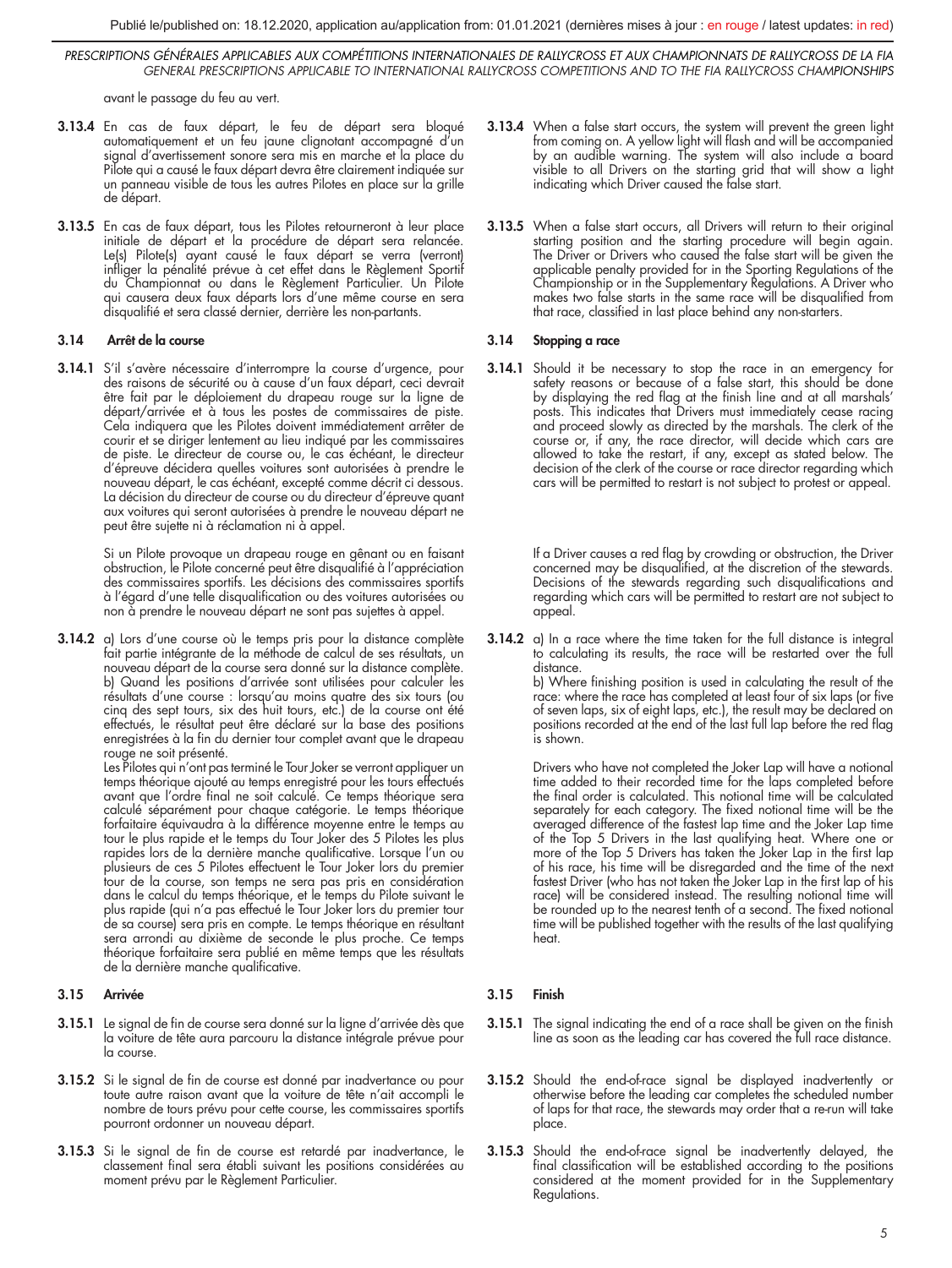3.15.4 Les nouveaux départs ne seront permis que : a) quand un drapeau rouge a été présenté pendant une course ;

> b) quand le signal de fin de course est montré par inadvertance ou pour toute autre raison avant que la voiture de tête n'ait accompli le nombre de tours prévu. Dans les deux cas, seuls les participants au premier départ sont admis à participer au nouveau départ et doivent occuper la même place que lors du départ précédent.

> Dans ce cas, tout(e) éventuel(le) avertissement ou pénalité sera toutefois appliqué(e) pour le nouveau départ.

> Si une Demi-Finale ou une Finale est interrompue par un drapeau rouge et qu'un nouveau départ est donné, le(s) Pilote(s) ayant pris le premier départ de la course, mais n'étant pas en mesure de prendre le deuxième départ, sera (seront) classé(s) devant le(s) Pilote(s) n'ayant pas pris le départ.

# 3.16 Parc Fermé

- **3.16.1** Toutes les voitures ayant pris part aux Finales devront être amenées<br>au Parc Fermé par leurs Pilotes immédiatement après la dernière<br>course pour laquelle ils étaient qualifiés. Les voitures ne terminant pas la course peuvent retourner au paddock.
- 3.16.2 Les voitures resteront au Parc Fermé pendant au moins 30 minutes après la publication des résultats provisoires et jusqu'à l'autorisation de sortie donnée par les commissaires sportifs. Dans cette zone, il est interdit d'effectuer quelque réparation que ce soit sur la voiture ou d'effectuer des ravitaillements.

## 3.17 Résultats

3.17.1 A l'issue des séances d'essais et de chaque manche qualificative, les Classements Provisoires signés par le chronométreur et le directeur de course seront affichés sur le tableau d'affichage officiel.

Des Classements Provisoires et Finaux seront affichés sur le tableau d'affichage officiel au terme de l'ensemble des manches qualificatives et à l'issue des Finales.

La composition des grilles définitives sera communiquée sur le tableau d'affichage officiel avant le départ des Finales.

- 3.17.2 Si deux voitures ou plus sont classées «DNF», l'ordre du classement est établi en fonction du nombre de tours qu'elles ont effectués, le Pilote ayant réalisé le plus grand nombre de tours occupant la meilleure place parmi les voitures classées «DNF».
- 3.17.3 Si deux voitures ou plus abandonnent dans le même tour, celles-ci seront classées conformément à la place qu'elles occupaient lorsqu'elles ont franchi la ligne d'arrivée pour la dernière fois ou conformément à leur position sur la grille de départ si elles abandonnent lors du premier tour.

## 4. INCIDENTS

Un «incident» signifie un fait ou une série de faits impliquant un ou plusieurs Pilotes (ou toute action d'un Pilote, rapportée aux commissaires sportifs par le directeur de course ou le directeur d'épreuve ou un juge de fait ou notés par les commissaires sportifs et rapportés au directeur de course ou au directeur d'épreuve pour enquête), qui a ou ont :

- provoqué l'arrêt d'une course en application de l'Article 3.14.1 ci-avant;

- violé les présentes Prescriptions ou le Code;
- pris un départ anticipé;
- violé la signalisation par drapeaux;
- fait prendre un faux départ à une ou plusieurs voitures;
- causé une collision;
- fait quitter la piste à un Pilote;
- illégitimement empêché une manœuvre de dépassement légitime d'un Pilote;

- illégitimement gêné un autre Pilote au cours d'une manœuvre de dépassement.

Cette liste d'incidents n'est pas exhaustive.

3.15.4 Re-runs will be permitted only:

a) when a red flag has been shown during a race;

b) when the end-of-race signal is displayed inadvertently or otherwise before the leading car completes the scheduled number of laps. In both cases, only the participants in the previous start are entitled to participate in the re-run and must occupy the same place as for the previous start.

In this case, any possible warnings or penalties will, however, apply for the re-run.

If a Semi-Final or a Final is stopped by a red flag and subsequently restarted, any Driver who started in the original Final, but who is not able to start in the re-run, will be classified in front of any Drivers who did not start at all.

## 3.16 Parc Fermé

- 3.16.1 Any car having taken part in the Finals must be taken by its Driver to Parc Fermé immediately after the last race for which the Driver qualified. Cars having not completed the race may be returned to the paddock.
- 3.16.2 The cars shall remain in Parc Fermé for at least 30 minutes after the publication of the provisional results and until released by decision of the stewards. In this area, it is forbidden to make any repair to the vehicle or to carry out refuelling.

## 3.17 Results

3.17.1 At the end of the practice sessions and at the end of each qualifying heat, provisional classifications, signed by the timekeeper and the clerk of the course, will be published on the official notice board.

> Provisional and Final classifications will be published on the official notice board at the end of all qualifying heats and at the end of the Finals.

> The composition of the final grids will be posted on the official notice board before the Finals are run.

- 3.17.2 If two or more cars are classified "DNF" then the order of classification is according to the number of laps that they have completed. The Driver who has completed the highest number laps will hold the top position among those cars classified as "DNF".
- 3.17.3 If two or more cars retire in the same lap, they shall be classified in relation to each other according to the positions they were in when they last crossed the finish line, or according to their grid positions if it occurs on the first lap.

# 4. INCIDENTS

An «incident» means a fact or a series of facts involving one or several Drivers (or any Driver's action reported to the stewards by the clerk of the course or the race director or the judges of fact or noted by the stewards and reported to the clerk of the course or the race director for investigation), who:

- provoked the stopping of a race in application of Article 3.14.1 above;

- violated these Sporting Regulations or the Code; had jumped the start;
- 
- have not respected flag signalling;
- have caused one or several cars to take a false start;
- have caused a collision;
- have forced another Driver off the track;
- have illegally prevented a legitimate passing manœuvre by a Driver; - have illegally impeded another Driver during a passing

manoeuvre.

This list of incidents is not exhaustive.